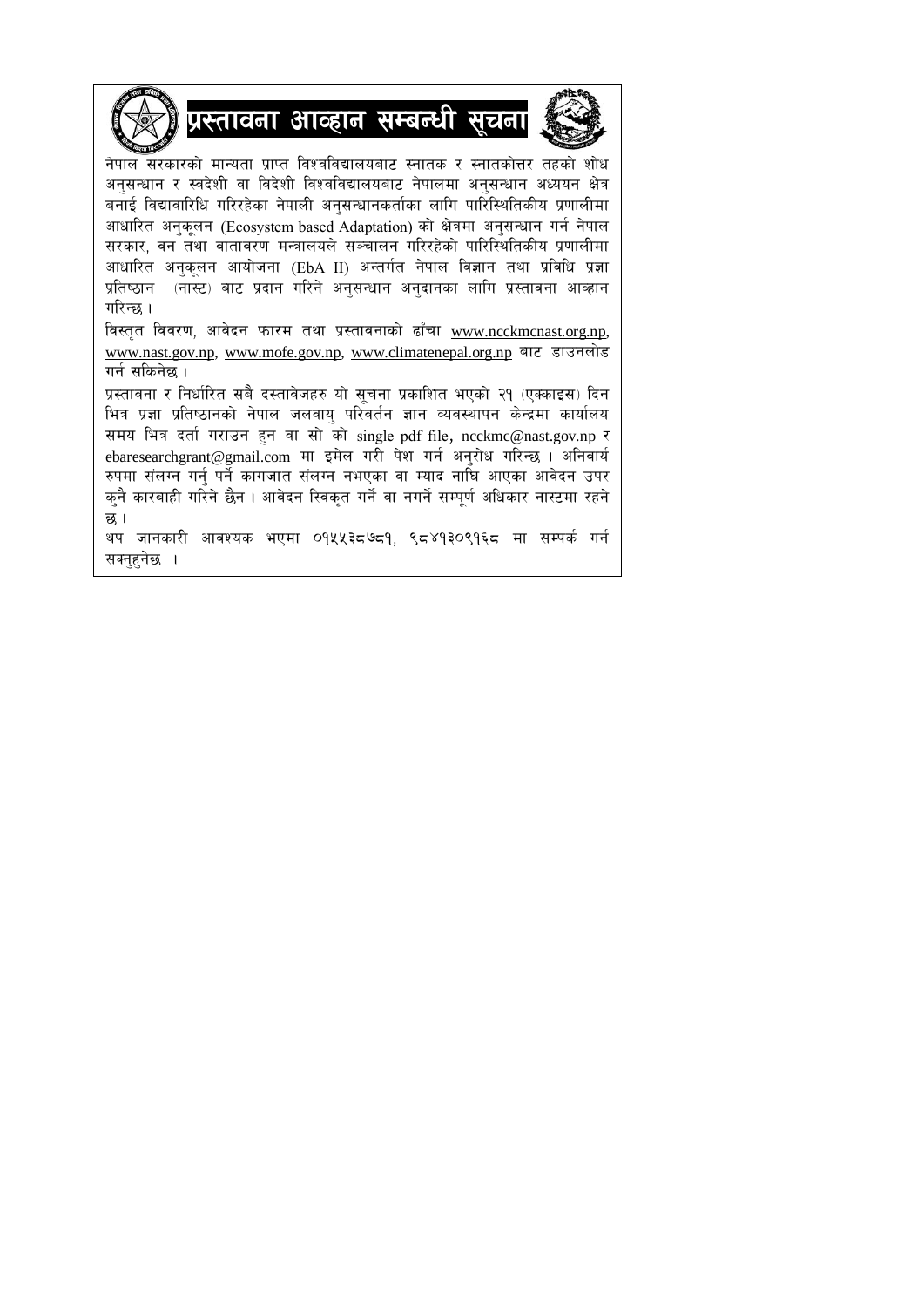



Nepal Academy of Science and Technology (NAST) Ministry of Forests and Environment, Climate Change Management Division

## **Detail Information for Applying EbA Research Grants**

# **Background**

Nepal Academy of Science and Technology (NAST) has entered into an agreement with Climate Change Management Division, Ministry of Forests and Environment (MoFE) for the management of research grants for Bachelors, Masters and PhD students under Catalyzing Ecosystem Restoration for Climate Resilient Natural Capital and Rural Livelihoods in Degraded Forests and Rangelands of Nepal (EbA II) project being implemented by MoFE. The main objective of the EbA II research grants is to provide research grants to students that are pursuing their research in a bid to generate knowledge in the area of EbA and develop skilled professionals. The research grant will support students to undertake research work for completing their dissertations.

Universities of Nepal have now started integration of climate change into Environmental Management course. However, the focus has remained on climate change in general and it is not EbA focused. Effective implementation of EbA need appropriate policy, institutional setup and knowledge generation from field demonstration activities. Limited studies have been done in these fields. Similarly, very few studies have been done in the field of valuation of ecosystem goods and services. Knowledge in these fields is important for designing cost effective climate adaptation measures and integrating EbA into DRR and providing policy feedback to three tiers of government for mainstreaming EbA into their planning system.

It is expected that this research supports will help to generate scientific information and knowledge base and provide better understanding of EbA that will ultimately help in better planning and implementation of EbA interventions to adapt to the effect of climate change.

# **Eligibility**

The applicants must be Nepalese citizens studying Bachelor's and Master's degree program at institutions in Nepal. For the PhD research grant, the applicants must be Nepalese citizens studying PhD degree from the universities of Nepal or abroad but conducting their research in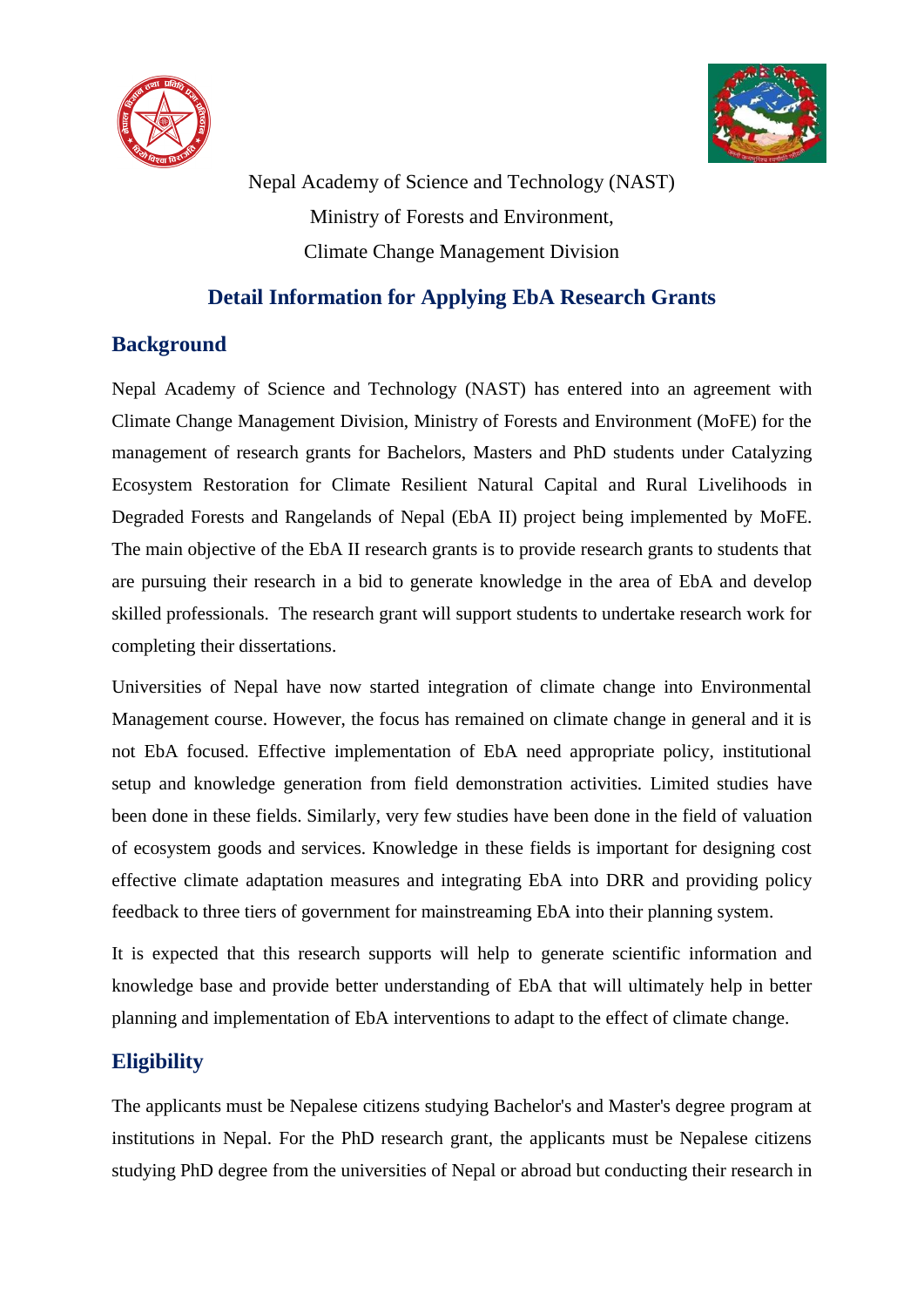Nepal. Priority will be given to the enrolled PhD students who have already completed PhD credit course as per the requirements of their university and can submit PhD thesis within the project period. Qualified girls, women and women from Inclusion groups (*dalit, janjati*, backward geographical areas, Person with Disabilities-PWDs, and marginalized community) will be given priority. The applicants should demonstrate the need for financial support. Master's and Bachelor's level students applying for this grant shall not accept other grants for conducting the same thesis/research. However, PhD students should produce the evidence if any other funding applied for or has already secured for the same research. At least 33% scholarship quotas will be reserved for women candidates.

#### **Thematic Research Area**

### *For Bachelors level students*

For the undergraduate students, they can either choose research topics on the themes presented below for Masters and PhD level students or additional topics like but not limited to exploring and documenting case studies of EbA practices, ecosystem health and biodiversity assessment, conservation agriculture practices, water conservation on the dry land, local approach on DRR among others. *Priority will be given to the proposal focusing the following research topics on biodiversity assessment to be carried out within wards of 10 Municipalities from Dolakha, Salyan and Achham.*

Possible research topics on biodiversity assessment

- a) Stock and diversity of plant and animal species
- b) Perception and understanding of communities on biodiversity, ecosystem services and their support to reduce climate vulnerability
- c) Threats and challenges to the species diversity and opportunities/options of promoting biodiversity to better adapt the changing climate
- d) Identification, Conservation and Sustainable use of site-specific biodiversity and fair and equitable benefit sharing of ecosystem goods and services
- e) Economic, ecological and social values of biodiversity including promoting ecotourism and nature-based livelihoods
- f) Functions of biodiversity products and services focused to community livelihoods benefits
- g) Perception of local communities on the changing availability of NTFP in National Forests
- h) Documentation of traditional agricultural crop varieties and the impact of climate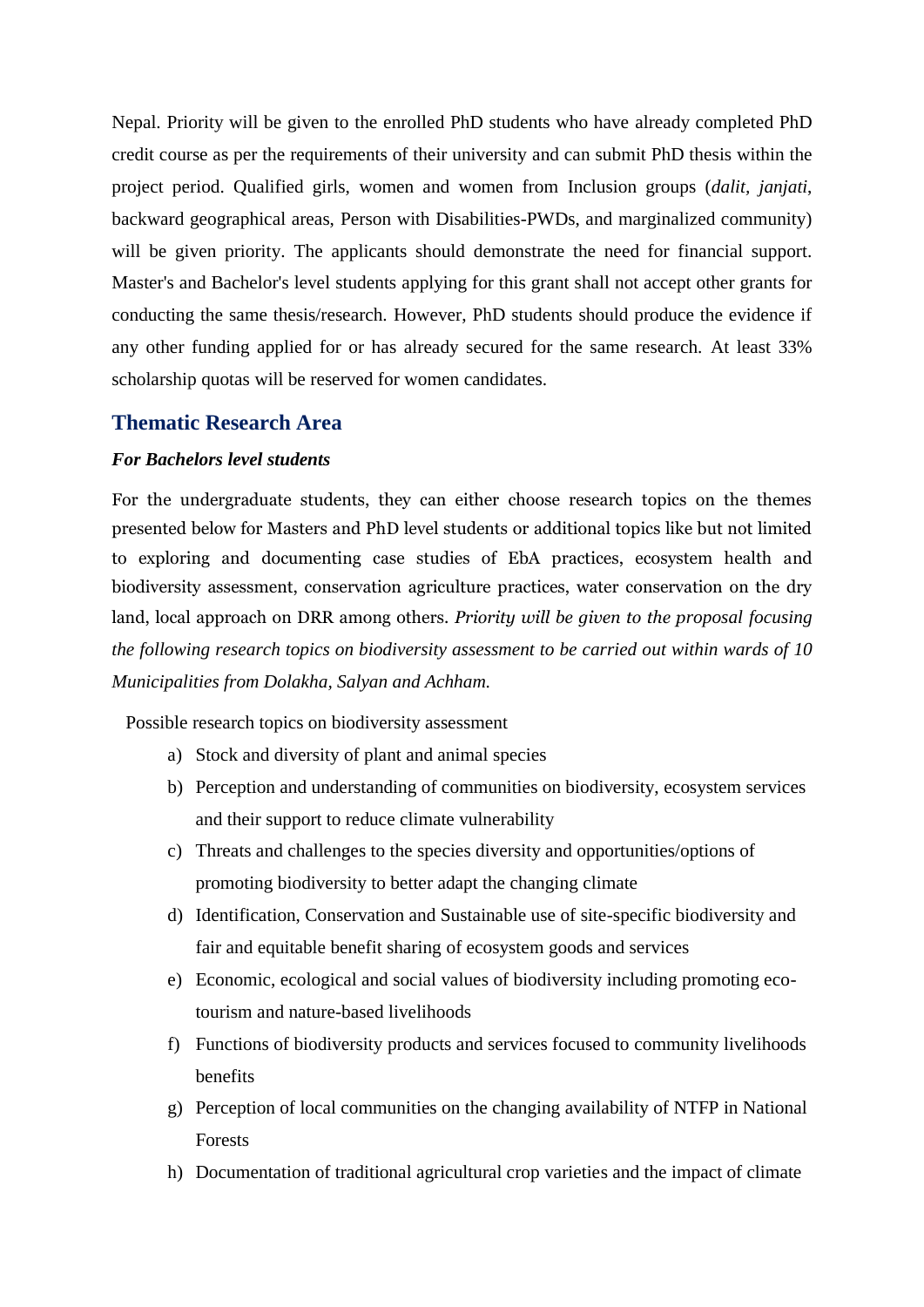change in conserving the traditional crop verities

### *For Masters and PhD level Students*

The broad themes of the research for graduate researchers (Masters and PhD) are presented below:

**A. Economics of EbA:** Research and studies on Economic or Financial analysis of EbA interventions and their benefits. Comparison of the cost and benefits of nature based solutions or EbA and other practices of climate change adaptation measures.

## **B. Nature based solutions for adapting the adverse impact of climate change:**

Climate change and community vulnerability, application of nature based solutions for addressing the vulnerability, Mainstreaming nature based solutions in climate change adaptation planning, integration of EbA with disaster risk reduction, soil erosion control and increase water harvesting, integrated sub-watershed management planning and EbA effectiveness.

- **C. Ecosystem Management for Climate Adaptation:** Management of Forest, Rangeland, Agriculture and wetland ecosystems to help adapt to the adverse impact of climate change to the local communities; Identifying, exploring the linkage and rational for success or failure of existing and or new agriculture and forestry practices which provides multiple benefits to the ecosystem and maximize output to the communities, reduces disaster risk and address the adverse impact of climate change to people and their environment.
- **D. EbA and Livelihoods:** Multiple benefits of EbA interventions to the indigenous and local communities through green enterprise development; eco-tourism and livelihood improvements; economic and ecological impacts of livelihood activities.
- **E. Gender Equality, Social Inclusion and Good Governance in EbA**: Gender equality and Social Inclusion (GESI) in ecosystem based climate change adaptation, gender equality policies and practices in natural resource based community livelihoods, women's leadership in ecosystem restoration and forest management, integrating GESI in ecosystem based climate change adaptation planning process, or governance in ecosystem goods and services management.

#### **Geographic Area**

Although there is no restriction on the geographic area for the research, priority will be given for field studies from EbA II project districts (Achham, Salyan and Dolakha). Additional priority will be given to the students coming from the project districts. Bachelor's level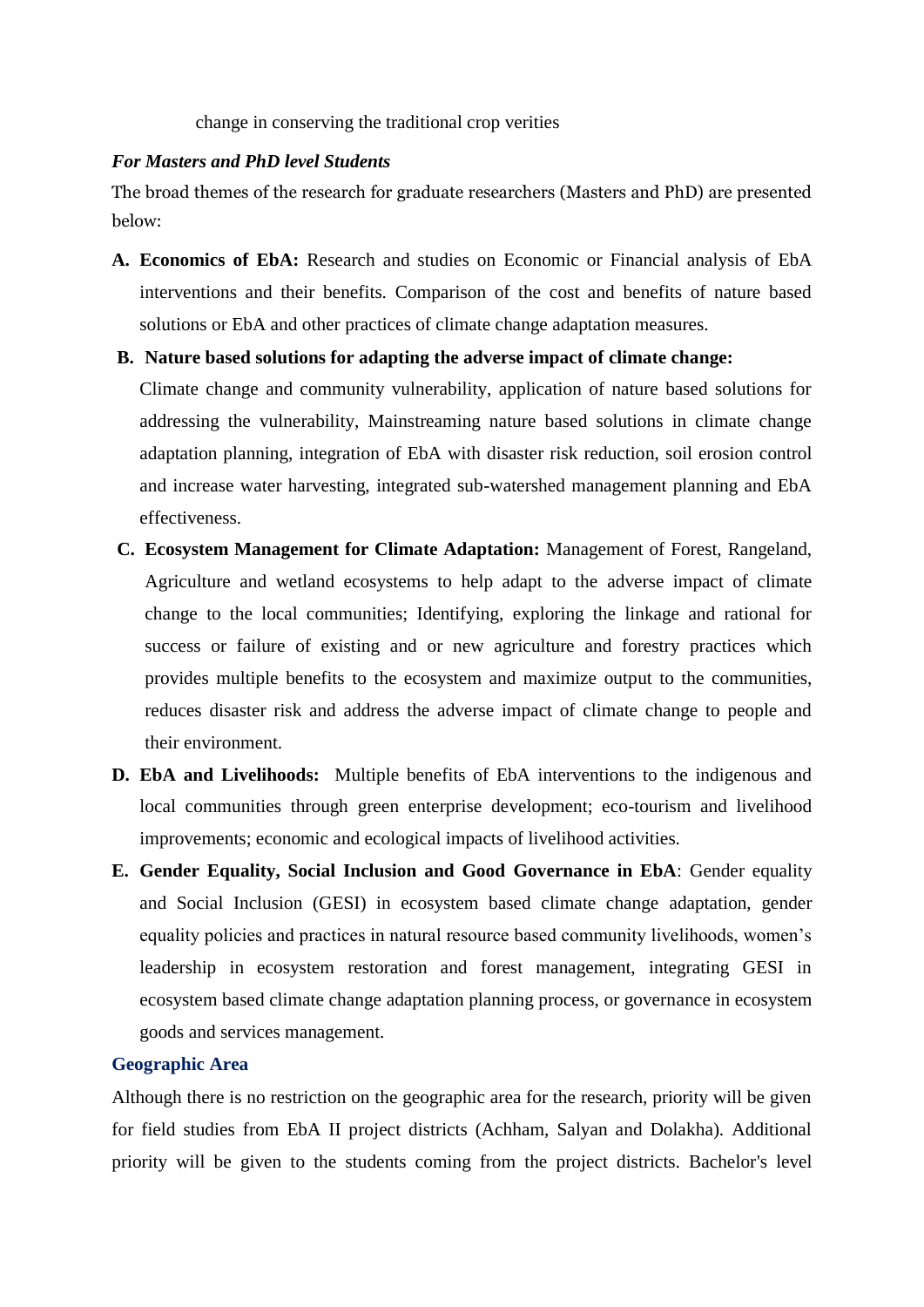students need to limit their study sites on wards of 10 municipalities of Achham, Salyan and Dolakha districts.

### **Number of Research Grants and Amount**

The research grant per student shall not exceed NRs 70,000 for Bachelors, NRs 90,000 for Masters and NRs 350,000 for PhD students. The grants will be provided to 10 Bachelors level students, 7 Masters level students and 5 PhD researchers on installment basis.

### **Research Timeline**

The research period will be the maximum of one year for Bachelor and Masters level students and three years for PhD students. Within this period, the entire research activities should be completed and final reports including abstracts of the research findings should be submitted to NAST. The final thesis has to be submitted to the NAST after final defense/viva in the respective universities/colleges of the students/researchers.

## **Research Proposal Evaluation Criteria**

Proposals will be evaluated competitively, based on:

- Relevancy, clarity on the research method, goals and objectives
- Identification of research gap, setting up objectives and methodological clarity to achieve the set objectives
- Contribution to the knowledge base for nature-based solution
- Selection of research sites
- Study/Relevant Work experience (only for PhD researchers)
- Financial details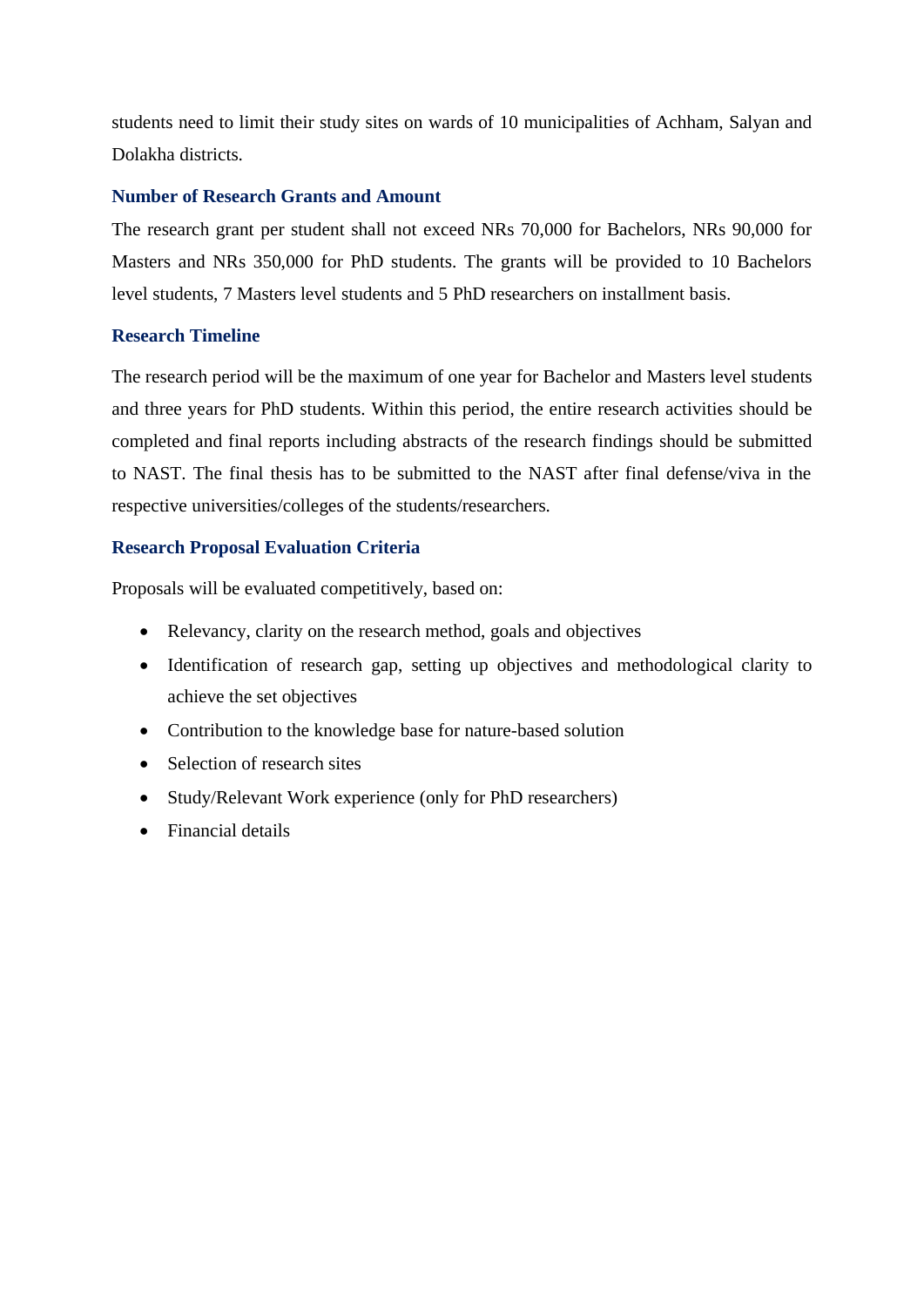# Nepal Academy of Science and Technology (NAST) Nepal Climate Change Knowledge Management Center (NCCKMC) **PROPOSAL SUBMISSION FORMAT**

# **I. Cover Page- (1 page)/Application Form**

| Proposal Title:                                                                                   |                                          |  |  |  |  |  |
|---------------------------------------------------------------------------------------------------|------------------------------------------|--|--|--|--|--|
|                                                                                                   |                                          |  |  |  |  |  |
| Select and write only the thematic area of your proposal                                          |                                          |  |  |  |  |  |
| <b>Thematic Areas</b>                                                                             |                                          |  |  |  |  |  |
| Economics of EbA b) Nature based Solutions for Adapting the adverse impact of<br>$\boldsymbol{a}$ |                                          |  |  |  |  |  |
| Climate Change c) Ecosystem Management for Climate Adatpation d) EbA and Livelihoods              |                                          |  |  |  |  |  |
| e) Gender Equality, Social Inclusion and Good Governance in EbA                                   |                                          |  |  |  |  |  |
| <b>Applicant's Details</b>                                                                        | <b>Institution of Applicant</b>          |  |  |  |  |  |
| Title: Mr/Ms                                                                                      | Name:                                    |  |  |  |  |  |
| Name:                                                                                             |                                          |  |  |  |  |  |
| Citizenship no.:                                                                                  | Address:                                 |  |  |  |  |  |
| <b>Temporary Address:</b>                                                                         |                                          |  |  |  |  |  |
| <b>Permanent Address:</b>                                                                         |                                          |  |  |  |  |  |
| Academic Level:                                                                                   | Tel:                                     |  |  |  |  |  |
| (PhD credit course: completed/not completed)                                                      |                                          |  |  |  |  |  |
| Gender:                                                                                           |                                          |  |  |  |  |  |
| Mobile number:                                                                                    |                                          |  |  |  |  |  |
| E-mail:                                                                                           |                                          |  |  |  |  |  |
| Name of Supervisor:                                                                               | Name of Co-supervisor:                   |  |  |  |  |  |
| Mobile number:                                                                                    | Mobile number:                           |  |  |  |  |  |
| E-mail:                                                                                           | E-mail:                                  |  |  |  |  |  |
| Mobile number:                                                                                    | Mobile number:                           |  |  |  |  |  |
| <b>Applicant's Bank Details</b>                                                                   | Budget Requested: Rs                     |  |  |  |  |  |
| <b>Account Holder's Name:</b>                                                                     | Other funding sources sought and/secured |  |  |  |  |  |
| Account number:                                                                                   | and amount:                              |  |  |  |  |  |
| Name of Bank:                                                                                     |                                          |  |  |  |  |  |
| Branch of Bank and Address:                                                                       |                                          |  |  |  |  |  |
| Project Start Date:                                                                               | Project Completion (End) Date:           |  |  |  |  |  |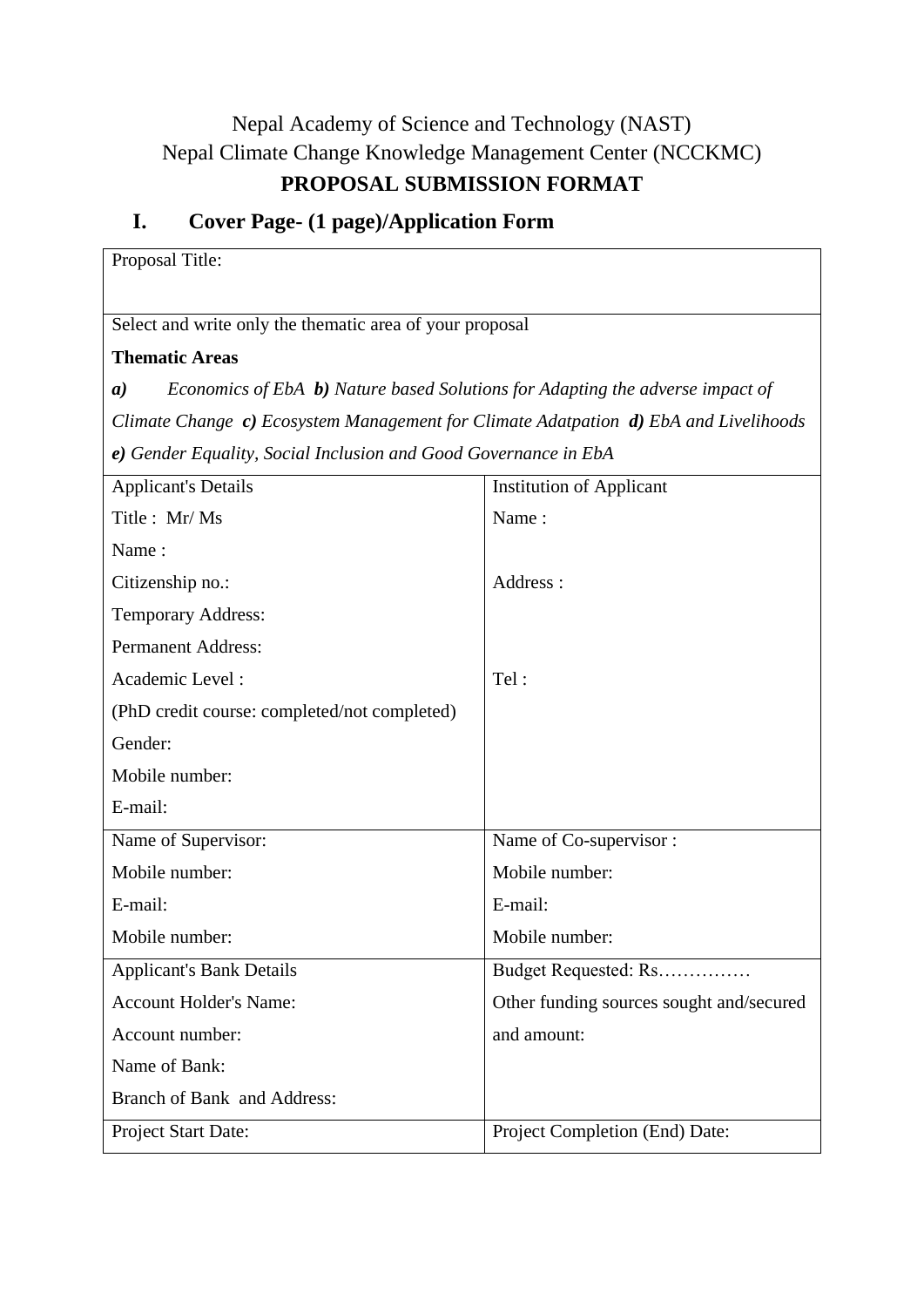# **II. NARRATIVE SECTION-** (Not exceeding 5 pages excluding references, annexes and supporting documents)

Proposal Title:……………………………………………………………….

- 1. Introduction: (1 page)
- 2. Rationale of the project:  $-(\frac{1}{2})$  page)
- 3. Study area:  $-(\frac{1}{2})$  page-concise description of the project site)
- 4. Objectives- 2-3 points (½ pages)
- 5. Methodology: (1 ½page; Research design, methods and analysis)
- 6. Expected Result
- 7. Implication and way of scaling up of research result
- 8. Budget Description-(Detail format in **Annex II** to be strictly followed-Particulars, unit, number, rate, total and justification)
- 9. Proposed work plan-(Detailed on a monthly basis- **Annex I**)
- 10.References

### **III. Institutional Endorsement and CV**

- a. **Letter of institutional endorsement and recommendation from the research guide under whose supervision** the research has been proposed, on institutional letter head with institutional seal; Or provide official statement from the academic institution stating that your research proposal is/ will be approved by the faculty as a partial fulfillment for the completion of an academic degree. The letter of endorsement should also mention if the same grant proposal has been sent for funding to another agency. If partial funds are being sought from EbA II, then the proposal budget should clearly state this.
- b. **Curriculum vitae of the researcher** (not exceeding 2 pages along with **signature of applicant** signifying the truth and correctness of the above information) and CV of **direct supervisor** (not exceeding 3 pages).

Failure to submit any of the above mentioned required documents at the time of submission of the proposal will disqualify the application.

#### **SUBMISSION FORMAT**

Document: MS Word format, Font: Times New Roman, Font size: 12, Line spacing: 1.5 point, Page margins: 1" on all four sides

#### **Ensure spell and grammar check.**